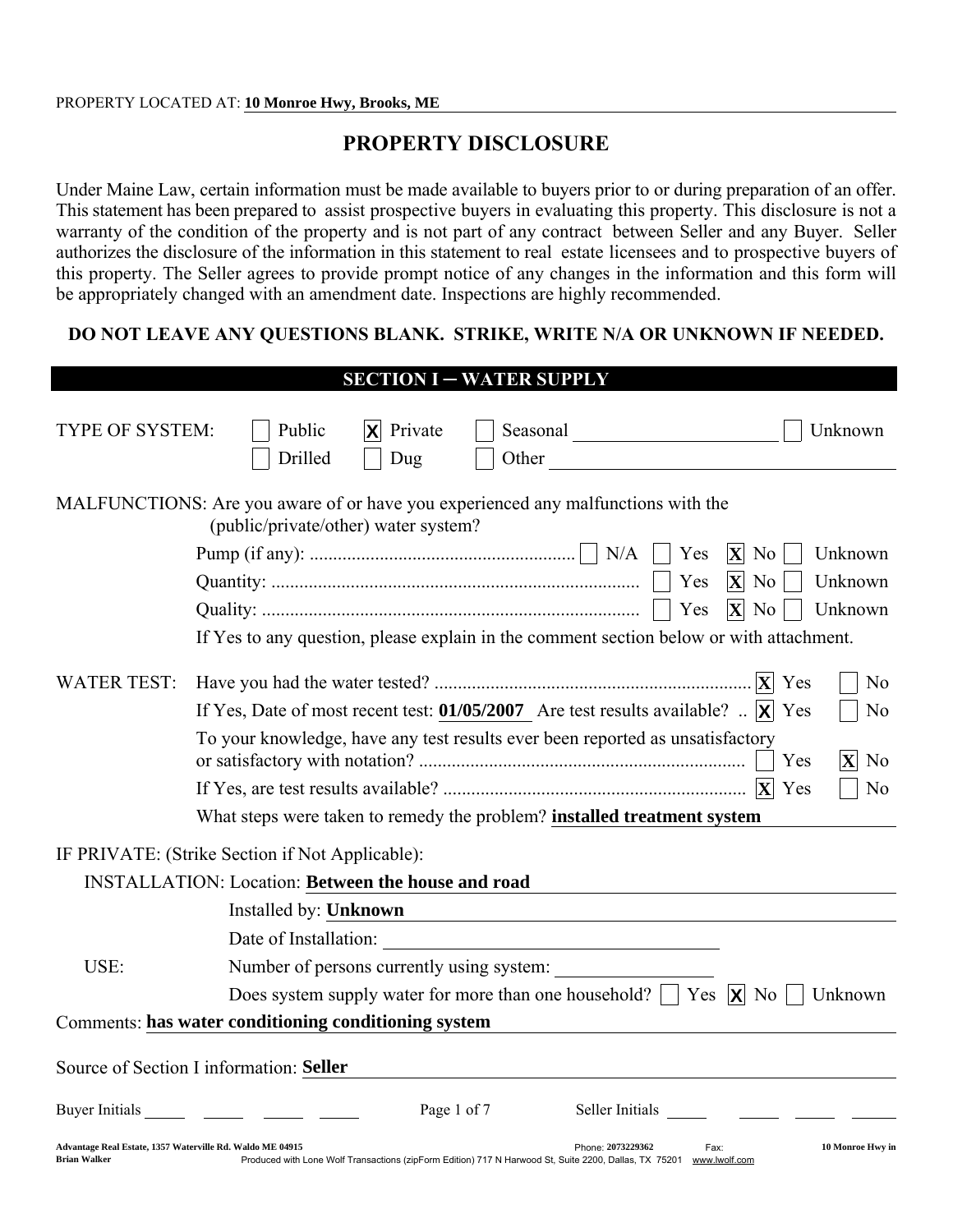| <b>SECTION II - WASTE WATER DISPOSAL</b>                                                                                                                                                         |
|--------------------------------------------------------------------------------------------------------------------------------------------------------------------------------------------------|
| $ X $ Private<br>TYPE OF SYSTEM:  X  Public<br>Quasi-Public<br>Unknown                                                                                                                           |
| IF PUBLIC OR QUASI-PUBLIC (Strike Section if Not Applicable):<br>Yes $ \mathbf{X} $<br>N <sub>0</sub>                                                                                            |
| If Yes, what results:                                                                                                                                                                            |
| N <sub>0</sub>                                                                                                                                                                                   |
|                                                                                                                                                                                                  |
| IF PRIVATE (Strike Section if Not Applicable):<br>$ X $ Septic Tank<br>Holding Tank     Cesspool<br>Tank:<br>Other:<br>Tank Size: $\vert$ 500 Gallon<br>$ X $ 1000 Gallon $  \cdot  $<br>Unknown |
| Other:<br>$ X $ Concrete<br>Metal<br>Tank Type:<br>Unknown                                                                                                                                       |
| <b>Location: Back of house</b><br><b>OR</b><br>Unknown                                                                                                                                           |
| Date installed: Date last pumped: 08/09/2019 Name of pumping company: Moore's Septic                                                                                                             |
| Yes $ \mathbf{X} $ No                                                                                                                                                                            |
|                                                                                                                                                                                                  |
|                                                                                                                                                                                                  |
| Date of last servicing of tank: N/A Name of company servicing tank: N/A                                                                                                                          |
| No $X$ Unknown                                                                                                                                                                                   |
|                                                                                                                                                                                                  |
|                                                                                                                                                                                                  |
| Date of last servicing of leach field: ____________ Company servicing leach field: ________________                                                                                              |
|                                                                                                                                                                                                  |
| If Yes, give the date and describe the problem and what steps were taken to remedy:                                                                                                              |
| Do you have records of the design indicating the $#$ of bedrooms the system was designed for?<br>Yes $ \mathbf{X} $ No                                                                           |
| Yes $ \mathbf{X} $ No                                                                                                                                                                            |
| Unknown                                                                                                                                                                                          |
| Comments:                                                                                                                                                                                        |
| Source of Section II information: Seller                                                                                                                                                         |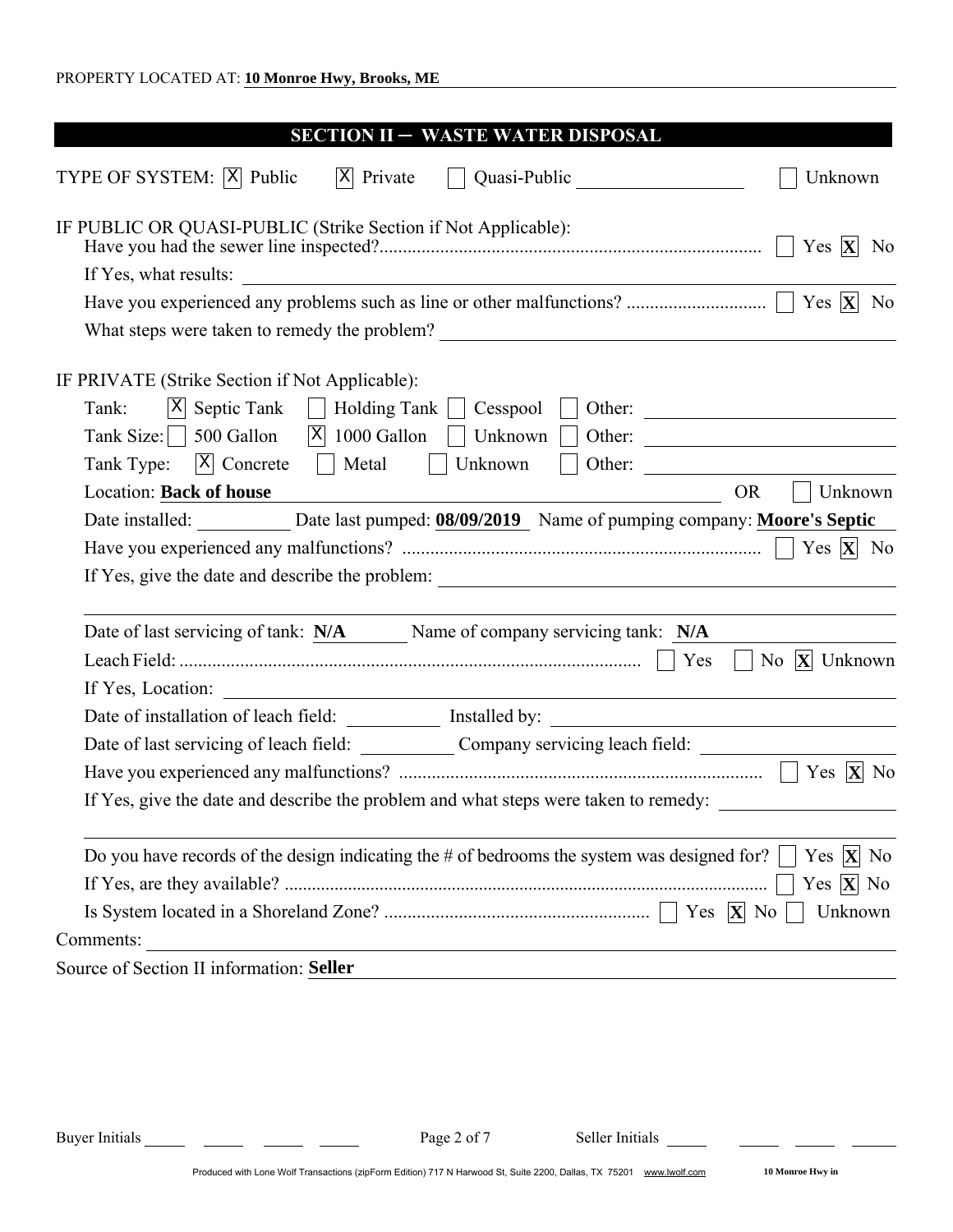| SECTION III – HEATING SYSTEM(S)/HEATING SOURCES(S)                                     |                                       |                                                                                                                     |                       |                                             |
|----------------------------------------------------------------------------------------|---------------------------------------|---------------------------------------------------------------------------------------------------------------------|-----------------------|---------------------------------------------|
| Heating System(s) or Source(s)                                                         | <b>SYSTEM1</b>                        | SYSTEM <sub>2</sub>                                                                                                 | <b>SYSTEM 3</b>       | <b>SYSTEM 4</b>                             |
| TYPE(S)                                                                                | <b>FHA</b>                            | <b>Boiler</b>                                                                                                       |                       |                                             |
| Age of system(s) or source(s)                                                          |                                       |                                                                                                                     |                       |                                             |
| Name of company that services                                                          |                                       |                                                                                                                     |                       |                                             |
| $system(s)$ or source $(s)$                                                            | <b>Consumers</b>                      | <b>Consumers</b>                                                                                                    |                       |                                             |
| Date of most recent service call                                                       | 05/02/2022                            | 05/02/2022                                                                                                          |                       |                                             |
| Annual consumption per system                                                          |                                       |                                                                                                                     |                       |                                             |
| or source (i.e., gallons, kilowatt                                                     |                                       |                                                                                                                     |                       |                                             |
| hours, cords)<br>Malfunction per system(s) or                                          | 166 Gal/Month                         | See system one                                                                                                      |                       |                                             |
| source(s) within past 2 years                                                          |                                       |                                                                                                                     |                       |                                             |
| Other pertinent information                                                            |                                       |                                                                                                                     |                       |                                             |
|                                                                                        |                                       |                                                                                                                     |                       |                                             |
|                                                                                        |                                       |                                                                                                                     |                       |                                             |
|                                                                                        |                                       |                                                                                                                     | Yes                   | Unknown<br>N <sub>o</sub>                   |
|                                                                                        |                                       |                                                                                                                     |                       |                                             |
|                                                                                        |                                       |                                                                                                                     | Yes                   | Unknown<br>$ \mathbf{X} $<br>N <sub>0</sub> |
|                                                                                        |                                       |                                                                                                                     | Yes                   | $ \mathbf{X} $ Unknown<br>N <sub>0</sub>    |
|                                                                                        |                                       |                                                                                                                     | Yes                   | N <sub>0</sub>                              |
|                                                                                        |                                       |                                                                                                                     | Yes                   | Unknown<br>N <sub>o</sub>                   |
|                                                                                        |                                       |                                                                                                                     | Yes                   | $ \mathbf{X} $<br>Unknown<br>N <sub>0</sub> |
|                                                                                        |                                       |                                                                                                                     | $ \mathbf{X} $<br>Yes | Unknown<br>N <sub>o</sub>                   |
|                                                                                        |                                       |                                                                                                                     | Yes                   | Unknown<br>N <sub>o</sub>                   |
| If Yes, date: summer 2021                                                              |                                       |                                                                                                                     |                       |                                             |
| Date chimney(s) last cleaned: Summer 2021                                              |                                       |                                                                                                                     |                       |                                             |
|                                                                                        |                                       |                                                                                                                     | Yes<br>$ \mathbf{X} $ | Unknown<br>N <sub>0</sub>                   |
|                                                                                        |                                       |                                                                                                                     | Yes                   | X<br>Unknown<br>No                          |
| If Yes, date: $\qquad \qquad$                                                          |                                       |                                                                                                                     |                       |                                             |
| Comments: Summer 2021 added liner to chimey closer to road                             |                                       |                                                                                                                     |                       |                                             |
| Source of Section III information: Seller                                              |                                       |                                                                                                                     |                       |                                             |
|                                                                                        |                                       |                                                                                                                     |                       |                                             |
|                                                                                        |                                       | <b>SECTION IV - HAZARDOUS MATERIAL</b>                                                                              |                       |                                             |
| The licensee is disclosing that the Seller is making representations contained herein. |                                       |                                                                                                                     |                       |                                             |
| A. UNDERGROUND STORAGE TANKS - Are there now, or have there ever been, any underground |                                       |                                                                                                                     |                       |                                             |
|                                                                                        |                                       |                                                                                                                     | Yes                   | Unknown<br>X<br>N <sub>0</sub>              |
|                                                                                        |                                       |                                                                                                                     | Yes                   | Unknown<br>N <sub>0</sub><br>X              |
| If no longer in use, how long have they been out of service?                           |                                       |                                                                                                                     |                       |                                             |
| If tanks are no longer in use, have tanks been abandoned according to DEP?             |                                       |                                                                                                                     | Yes                   | ΙX<br>Unknown<br>N <sub>0</sub>             |
|                                                                                        |                                       |                                                                                                                     | Yes                   | ΙX<br>Unknown<br>N <sub>o</sub>             |
|                                                                                        |                                       | Size of $tank(s)$ :                                                                                                 |                       |                                             |
| Location:                                                                              |                                       |                                                                                                                     |                       |                                             |
|                                                                                        |                                       |                                                                                                                     |                       |                                             |
| Buyer Initials                                                                         | <u> 1999 - Andrea Maria (b. 1984)</u> | Page 3 of 7                                                                                                         | Seller Initials       |                                             |
|                                                                                        |                                       | Produced with Lone Wolf Transactions (zipForm Edition) 717 N Harwood St, Suite 2200, Dallas, TX 75201 www.lwolf.com |                       | 10 Monroe Hwy in                            |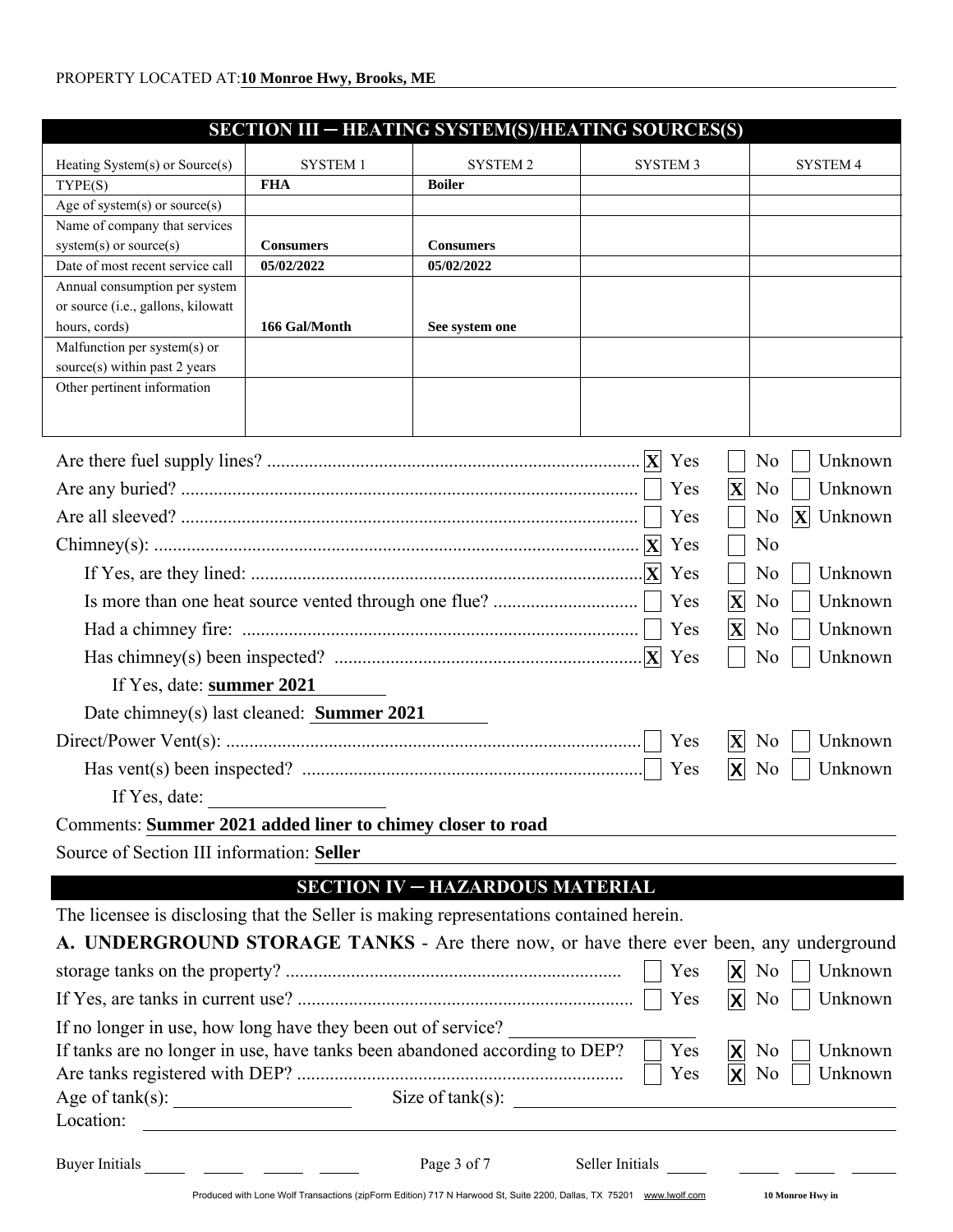| What materials are, or were, stored in the $tank(s)$ ?                                                                                    |                       |                                                          |
|-------------------------------------------------------------------------------------------------------------------------------------------|-----------------------|----------------------------------------------------------|
|                                                                                                                                           | Yes                   | Unknown<br>$ {\mathsf X} $<br>N <sub>0</sub>             |
| Comments:<br><u> 1989 - Johann Barn, fransk politik (f. 1989)</u>                                                                         |                       |                                                          |
| Source of information:                                                                                                                    |                       |                                                          |
| <b>B.</b> ASBESTOS $-$ Is there now or has there been asbestos:                                                                           |                       |                                                          |
|                                                                                                                                           | Yes                   | $ \mathbf{X} $<br>Unknown<br>N <sub>0</sub>              |
|                                                                                                                                           | Yes                   | $ \mathbf{X} $<br>N <sub>0</sub><br>Unknown              |
|                                                                                                                                           | Yes                   | $ \mathbf{X} $<br>N <sub>0</sub><br>Unknown              |
|                                                                                                                                           | Yes                   | N <sub>0</sub><br>$ \boldsymbol{\mathsf{X}} $<br>Unknown |
|                                                                                                                                           | Yes                   | N <sub>0</sub><br>$ \boldsymbol{\mathsf{X}} $<br>Unknown |
| Other:<br><u> 1989 - Johann Stoff, deutscher Stoff, der Stoff, der Stoff, der Stoff, der Stoff, der Stoff, der Stoff, der S</u>           | Yes                   | N <sub>0</sub><br>$ \mathbf{X} $<br>Unknown              |
| Comments:                                                                                                                                 |                       |                                                          |
| Source of information:                                                                                                                    |                       |                                                          |
| <b>C. RADON/AIR - Current or previously existing:</b>                                                                                     |                       |                                                          |
|                                                                                                                                           | $ \mathbf{X} $<br>Yes | N <sub>0</sub><br>Unknown                                |
| If Yes: Date: Jan 2014 By: Northeast Labratory Services                                                                                   |                       |                                                          |
| below EPA action levels<br>Results:                                                                                                       |                       |                                                          |
| If applicable, what remedial steps were taken? _________________________________                                                          |                       |                                                          |
|                                                                                                                                           | Yes                   | $\mathbf{X}$ No<br>Unknown                               |
|                                                                                                                                           | $ \mathbf{X} $<br>Yes | N <sub>0</sub>                                           |
| Results/Comments:<br><u> Alexandria de la contrada de la contrada de la contrada de la contrada de la contrada de la contrada de la c</u> |                       |                                                          |
| Source of information:                                                                                                                    |                       |                                                          |
| D. RADON/WATER - Current or previously existing:                                                                                          |                       |                                                          |
|                                                                                                                                           | Yes                   | Unknown<br>$ \mathbf{X} $<br>N <sub>0</sub>              |
| If Yes: Date:<br>$\overline{\phantom{a}}$ By:                                                                                             |                       |                                                          |
| Results:                                                                                                                                  |                       |                                                          |
| If applicable, what remedial steps were taken? _________________________________                                                          |                       |                                                          |
|                                                                                                                                           | Yes                   | $\mathbf{X}$ No<br>Unknown                               |
|                                                                                                                                           | Yes                   | $ X $ No                                                 |
| Results/Comments:                                                                                                                         |                       |                                                          |
| Source of information:                                                                                                                    |                       |                                                          |
| E. METHAMPHETAMINE - Current or previously existing:                                                                                      | Yes                   | $\mathsf{X}$ No<br>Unknown                               |
| Comments:<br><u> 1980 - Andrea Station, amerikansk politik (d. 1980)</u>                                                                  |                       |                                                          |
|                                                                                                                                           |                       |                                                          |
|                                                                                                                                           |                       |                                                          |
| Page 4 of 7<br>Buyer Initials                                                                                                             | Seller Initials       |                                                          |
| Produced with Lone Wolf Transactions (zipForm Edition) 717 N Harwood St, Suite 2200, Dallas, TX 75201 www.lwolf.com                       |                       | 10 Monroe Hwy in                                         |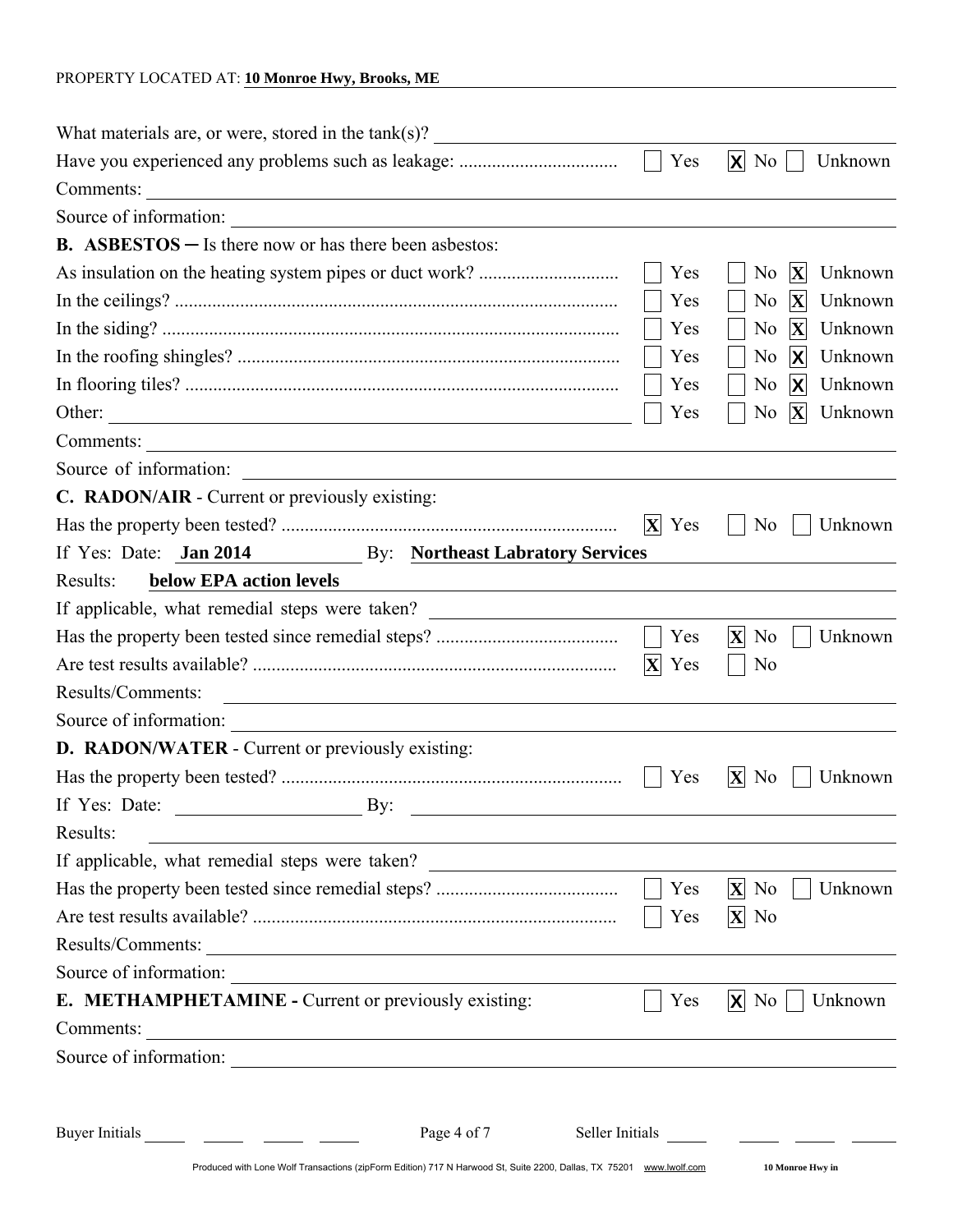| F. LEAD-BASED PAINT/PAINT HAZARDS $-$ (Note: Lead-based paint is most commonly found in homes<br>constructed prior to 1978) |
|-----------------------------------------------------------------------------------------------------------------------------|
| Is there now or has there ever been lead-based paint and/or lead-based paint hazards on the property?                       |
|                                                                                                                             |
|                                                                                                                             |
| $ X $ No<br>Do you know of any records/reports pertaining to such lead-based paint/lead-based paint hazards:     Yes        |
| If Yes, describe:<br><u> 1989 - John Stein, Amerikaansk politiker (* 1918)</u>                                              |
| $ X $ No                                                                                                                    |
| Comments:<br><u> 1989 - Johann Stein, mars an de Brasilia (b. 1989)</u>                                                     |
| Source of information:                                                                                                      |
| G. OTHER HAZARDOUS MATERIALS - Current or previously existing:                                                              |
| Yes<br>$\mathsf{X}$ No<br>Unknown                                                                                           |
| $ \mathbf{X} $ No<br>Yes<br>Unknown                                                                                         |
| $\mathsf{X}$ No<br>Yes<br>Unknown                                                                                           |
| Other:                                                                                                                      |
| Source of information:                                                                                                      |
| Buyers are encouraged to seek information from professionals regarding any specific issue or concern.                       |

### SECTION V - GENERAL INFORMATION

| Is the property subject to or have the benefit of any encroachments, easements, rights-of-way, leases, rights of |
|------------------------------------------------------------------------------------------------------------------|
| first refusal, life estates, private ways, trails, homeowner associations (including condominiums                |
|                                                                                                                  |
| If Yes, explain:                                                                                                 |
| Source of information:                                                                                           |
| Is access by means of a way owned and maintained by the State, a county, or a municipality                       |
|                                                                                                                  |
| If No, who is responsible for maintenance?                                                                       |
| Road Association Name (if known):                                                                                |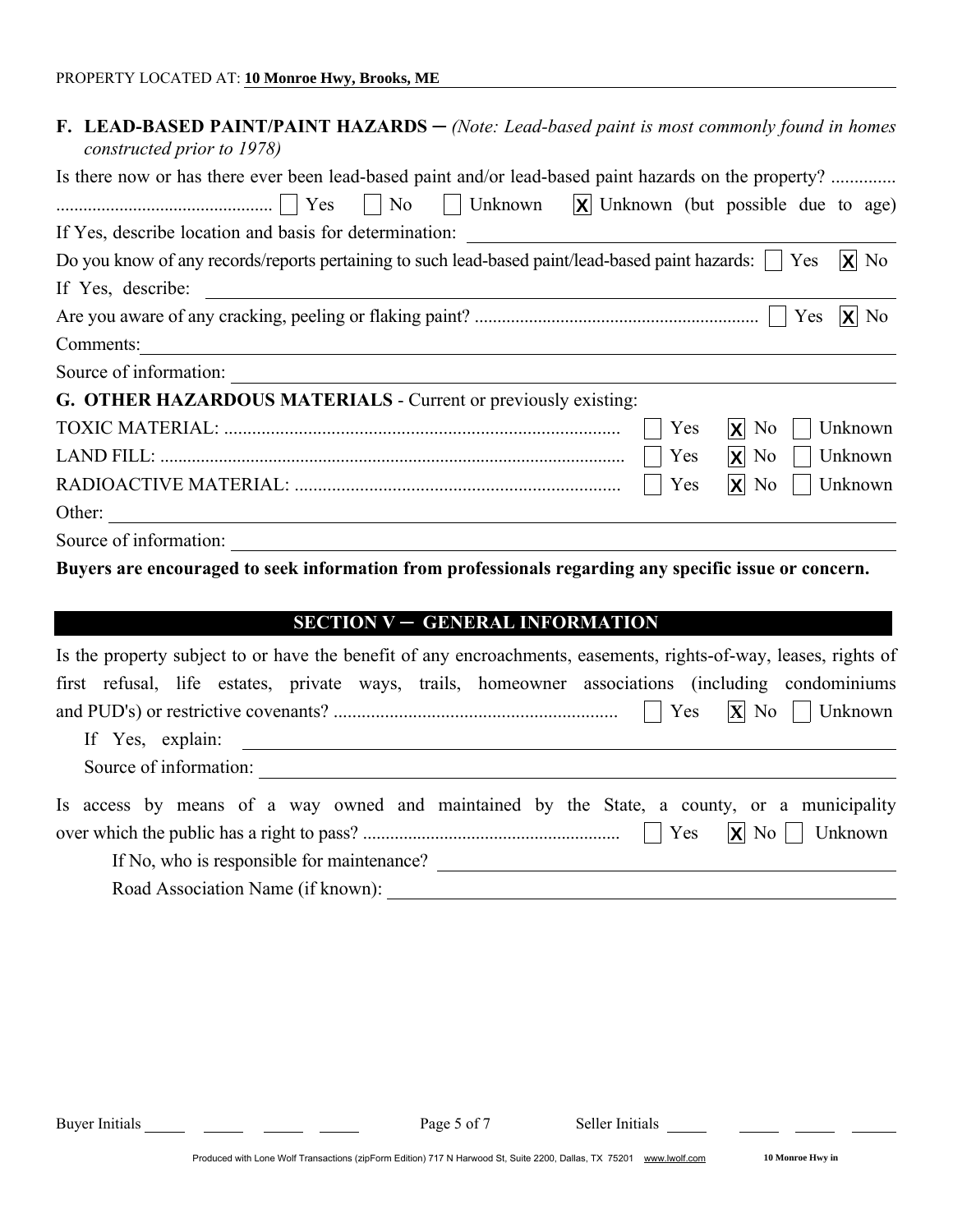| Are there any tax exemptions or reductions for this property for any reason including but not limited to:          |                                                                                                                                    |                 |                                                          |
|--------------------------------------------------------------------------------------------------------------------|------------------------------------------------------------------------------------------------------------------------------------|-----------------|----------------------------------------------------------|
| Tree Growth, Open Space and Farmland, Veteran's, Homestead Exemption, Blind, Working Waterfront?                   |                                                                                                                                    |                 |                                                          |
| If Yes, explain:                                                                                                   |                                                                                                                                    | Yes             | $\mathsf{X}$ No<br>Unknown                               |
| Is a Forest Management and Harvest Plan available?                                                                 |                                                                                                                                    | Yes             | $\mathsf{X}$ No<br>Unknown                               |
| Is house now covered by flood insurance policy (not a determination of flood zone)                                 |                                                                                                                                    | Yes             | $ \mathsf{X} $<br>N <sub>0</sub><br>Unknown              |
| Equipment leased or not owned (including but not limited to, propane tank, hot water heater, satellite dish,       |                                                                                                                                    |                 |                                                          |
| water filtration system, photovoltaics, wind turbines): Type:                                                      |                                                                                                                                    |                 |                                                          |
| Year Principal Structure Built:                                                                                    | <b>1850</b>                                                                                                                        |                 |                                                          |
| What year did Seller acquire property?                                                                             | 2004                                                                                                                               |                 |                                                          |
| Roof: Year Shingles/Other Installed:                                                                               | 2008 - from prior disclosures                                                                                                      |                 |                                                          |
| Water, moisture or leakage:                                                                                        |                                                                                                                                    |                 |                                                          |
| <b>Comments: Horch roofing repairs in November 2021</b>                                                            |                                                                                                                                    |                 |                                                          |
| Foundation/Basement:                                                                                               |                                                                                                                                    |                 |                                                          |
|                                                                                                                    |                                                                                                                                    | Yes             | $X$ No<br>Unknown                                        |
|                                                                                                                    | Water, moisture or leakage since you owned the property:                                                                           | Yes             | $ X $ No<br>Unknown                                      |
|                                                                                                                    |                                                                                                                                    | Yes             | $X$ No<br>Unknown                                        |
| Comments:                                                                                                          |                                                                                                                                    |                 |                                                          |
|                                                                                                                    |                                                                                                                                    | Yes             | ΙXΙ<br>N <sub>0</sub><br>Unknown                         |
|                                                                                                                    |                                                                                                                                    | Yes             | N <sub>0</sub>                                           |
| Comments:                                                                                                          |                                                                                                                                    |                 |                                                          |
| Fuses $ \mathbf{X} $ Circuit Breaker<br>Electrical:                                                                | Other:<br>$\mathcal{L}$                                                                                                            |                 | Unknown                                                  |
| Comments:                                                                                                          |                                                                                                                                    |                 |                                                          |
|                                                                                                                    |                                                                                                                                    | Yes             | $ \boldsymbol{\mathsf{x}} $<br>Unknown<br>N <sub>0</sub> |
|                                                                                                                    |                                                                                                                                    | Yes             | $ \mathsf{X} $<br>Unknown<br>N <sub>0</sub>              |
| Manufactured Housing – Is the residence a:                                                                         |                                                                                                                                    |                 |                                                          |
|                                                                                                                    |                                                                                                                                    | Yes             | $\mathsf{X}$ No<br>Unknown                               |
|                                                                                                                    |                                                                                                                                    | Yes             | $ X $ No<br>Unknown                                      |
| Known defects or hazardous materials caused by insect or animal infestation inside or on the residential structure |                                                                                                                                    |                 |                                                          |
|                                                                                                                    |                                                                                                                                    | Yes             | $ X $ No<br>Unknown                                      |
| Comments:                                                                                                          |                                                                                                                                    |                 |                                                          |
| KNOWN MATERIAL DEFECTS about Physical Condition and/or value of Property, including those that may                 |                                                                                                                                    |                 |                                                          |
| have an adverse impact on health/safety:                                                                           |                                                                                                                                    |                 |                                                          |
| Comments:                                                                                                          | <u> 1989 - Johann Stoff, deutscher Stoffen und der Stoffen und der Stoffen und der Stoffen und der Stoffen und der</u>             |                 |                                                          |
|                                                                                                                    |                                                                                                                                    |                 |                                                          |
| Buyer Initials                                                                                                     | Page 6 of 7<br>Produced with Lone Wolf Transactions (zipForm Edition) 717 N Harwood St, Suite 2200, Dallas, TX 75201 www.lwolf.com | Seller Initials | 10 Monroe Hwy in                                         |